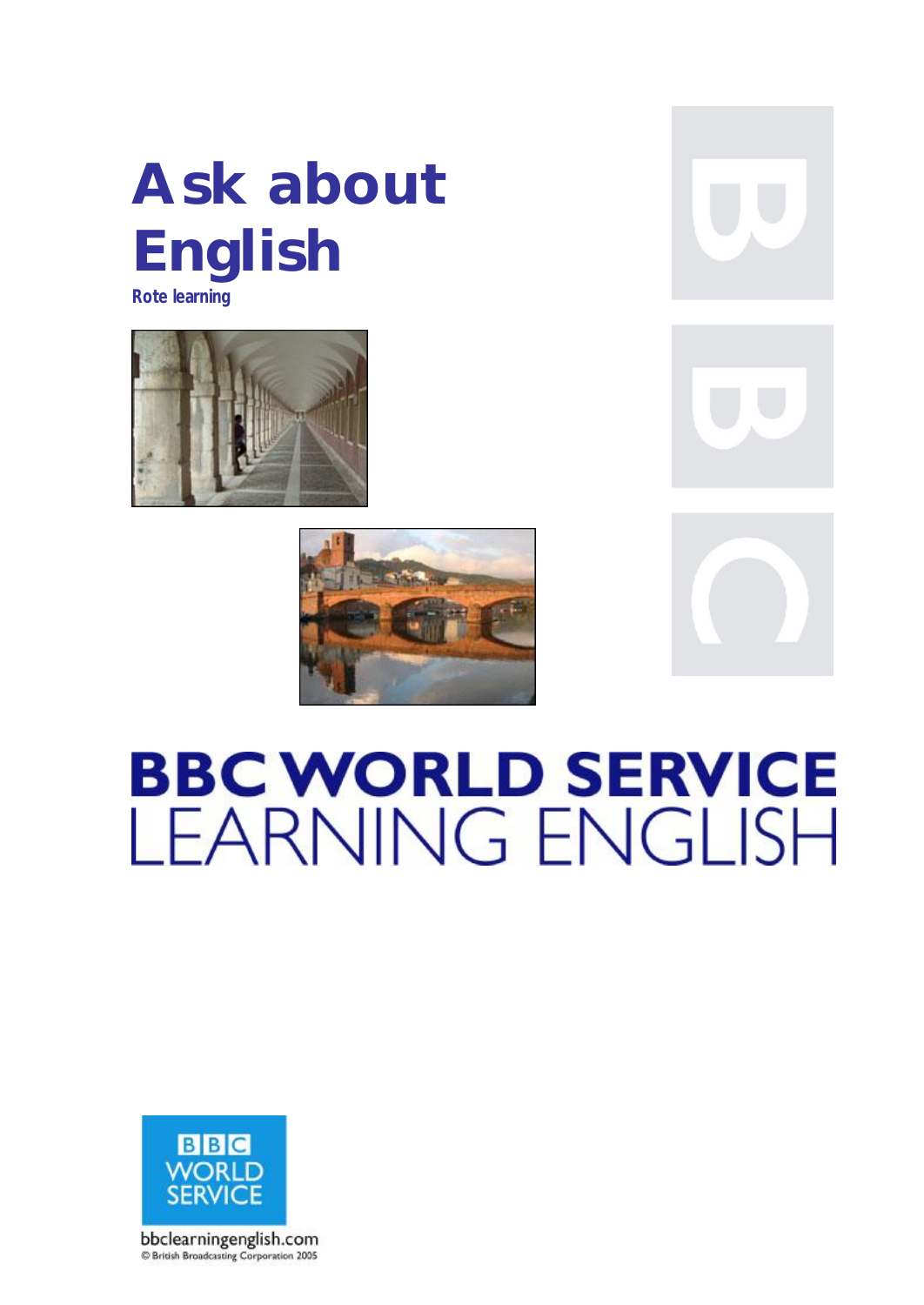## **BBC Learning English – Ask about English**

**Available online at:** 

[www.bbclearningenglish.com/radio/specials/1535\\_questionanswer](http://www.bbclearningenglish.com/radio/specials/1535_questionanswer)

**Dahlia asks:** 

I just want to know the meaning of this word: **rote learning,** what's the exact meaning?

#### **Martin Parrot answers:**

What is 'rote learning' ? Rote learning is learning something by repeating it, over and over and over again; saying the same thing and trying to remember how to say it; trying to say it fluently and fast. Now, it doesn't help us to understand - it helps us to remember - and often we learn a poem, or a song, or something like that by rote learning. What have you learnt by rote learning, Dahlia?

Dahlia: My most studying is like rote learning.

Martin: Oh, is it.

Dahlia: I just keep saying it to pass my exam, without understanding, most of what I read, or study.

Martin: Well, if you need to remember it for the examination, then I'm sure that's very useful. It's an interesting term, rote learning. It describes the technique for learning - but often we say "I learnt something by rote", and we use the expression "by rote".

#### **Question: If Dahlia wants to learn some useful vocabulary, that could also help her to pass the exam, but she wants to know the meaning as well, what else can you do apart from rote learning then?**

Martin: Reading and underlining words, and words that come up several times, looking them up and then perhaps putting them on a list, and perhaps using some rote learning. But, Dahlia, I'm interested in what you learnt by rote for your exams - is this your English?

Dahlia: No, it's not my English. It's something related to my studying. I'm studying economics…

Martin: Yes...

| Dahlia:      | and there is a lot of subjects quite difficult to understand every                         |
|--------------|--------------------------------------------------------------------------------------------|
| single word. |                                                                                            |
| Martin:      | Yes?                                                                                       |
| Dahlia:      | So, we just keep just rote learning it - you know, to pass the                             |
| exam         |                                                                                            |
| Martin:      | Yeah                                                                                       |
| Dahlia:      | but, erm, many words is hard to know the meaning of.                                       |
| Martin:      | That's right, and it doesn't actually help to understand it, does it?                      |
| Dahlia:      | Yeah. Most of our books are translated from, from Russian to                               |
| Arabic       |                                                                                            |
| Martin:      | Yeah?                                                                                      |
| Dahlia:      | so quite difficult sometimes to understand everything.                                     |
| Martin:      | It is. I think sometimes in learning a language rote learning can                          |
|              | be useful. I know that I worked in China at one time, where my students astonished me      |
|              | by how good they were at rote learning, and I used to set lists of words for them to learn |

and the next day I'd discover that they remembered them. And then as a teacher I'd just have to help them understand them.

Ask about English © BBC Learning English Page 2 of 3